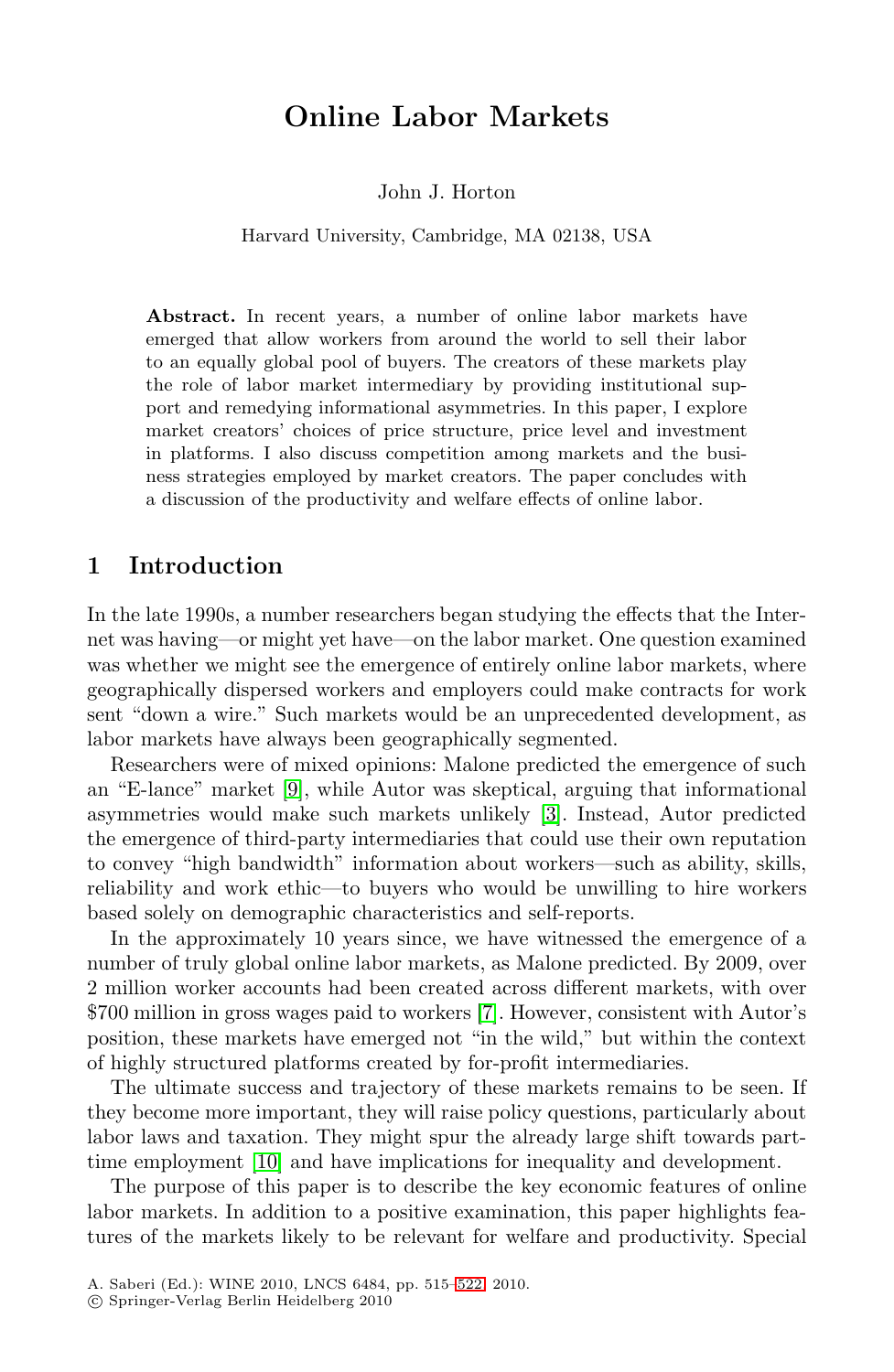#### 516 J.J. Horton

attention is given to the ability of thes[e mark](http://www.oDesk.com)[ets to g](http://www.Elance.com)ive workers in developing countries access to buyers in rich countries.

## **2 Overview**

[Onl](file:99Designs.com)ine l[abor](http://www.crowdspring.com/) [markets](http://www.crowdspring.com/) [\(](http://www.crowdspring.com/)[OLMs\) fall into two br](http://www.articleonepartners.com/)oad categories: "spot" and "contest." No labor market is truly "spot" in the sense of a commodity market, but certain OLMs feature buyer/seller agreements to trade at agreed prices for certain durations of time. Examples of spot markets include oDesk, Elance, iFreelance and Guru. Workers create online profiles and buyers post jobs and wait for workers to apply and/or actively solicit applicants.

In contest markets, buyers propose contests for informational goods such as logos (e.g., 99Designs and CrowdSPRING), solutions to engineering problems (e.g., InnoCentive) and legal research (e.g., Article One Partners). Workers create their own versions of the good and the buyer selects a winner from a pool of competitors. In some markets, the buyer must agree to select (and pay) a winner before they can post a contest; in other high-stakes markets where a solution may be unlikely, the buyer is under no obligation to select a winner.

## **2.1 Definition**

Not all people working online do so through markets: some work is unpaid (e.g., open-source software and Wikipedia) and other work products are transferred within a firm, such as through conventional off-shoring. Even within clearly identifiable markets, there is great diversity. I propose a definition of OLMs that captures the essential common features of all markets and yet distinguishes the markets from other examples of online work: a market where (1) labor is exchanged for money, (2) the product of that labor is delivered "over a wire" and (3) the allocation of labor and money is determined by a collection of buyers and sellers operating within a price system.

#### **2.2 Nature of Labor Markets and Role for Intermediation**

Labor markets are fundamentally different from other kinds of markets in at least two ways. First, there is no single "commodity" of labor with an immediately observable quality and single prevailing price—both jobs and workers are idiosyncratic. This make[s it](#page-7-5) difficult for firms and workers to find a good match, and even when matches are formed, it is difficult for either party to know precisely what they are getting when they ente[r i](#page-7-6)nto contracts. Buyer/seller information asymmetries, when combined with opportunities for strategic behavior, can impede markets; if sufficiently severe, they can prevent markets from existing [2][13]. Second, labor is a service that is delivered over time, often accompanied by relationship-specific investments in human capital (e.g., learning a particular skill for a particular job), which creates a number of the incentive issues that make it hard for parties to fully cooperate [14].

In traditional labor markets, third-party intermediaries such as temp agencies, unions and testing services profit from supplying information [4]. The creators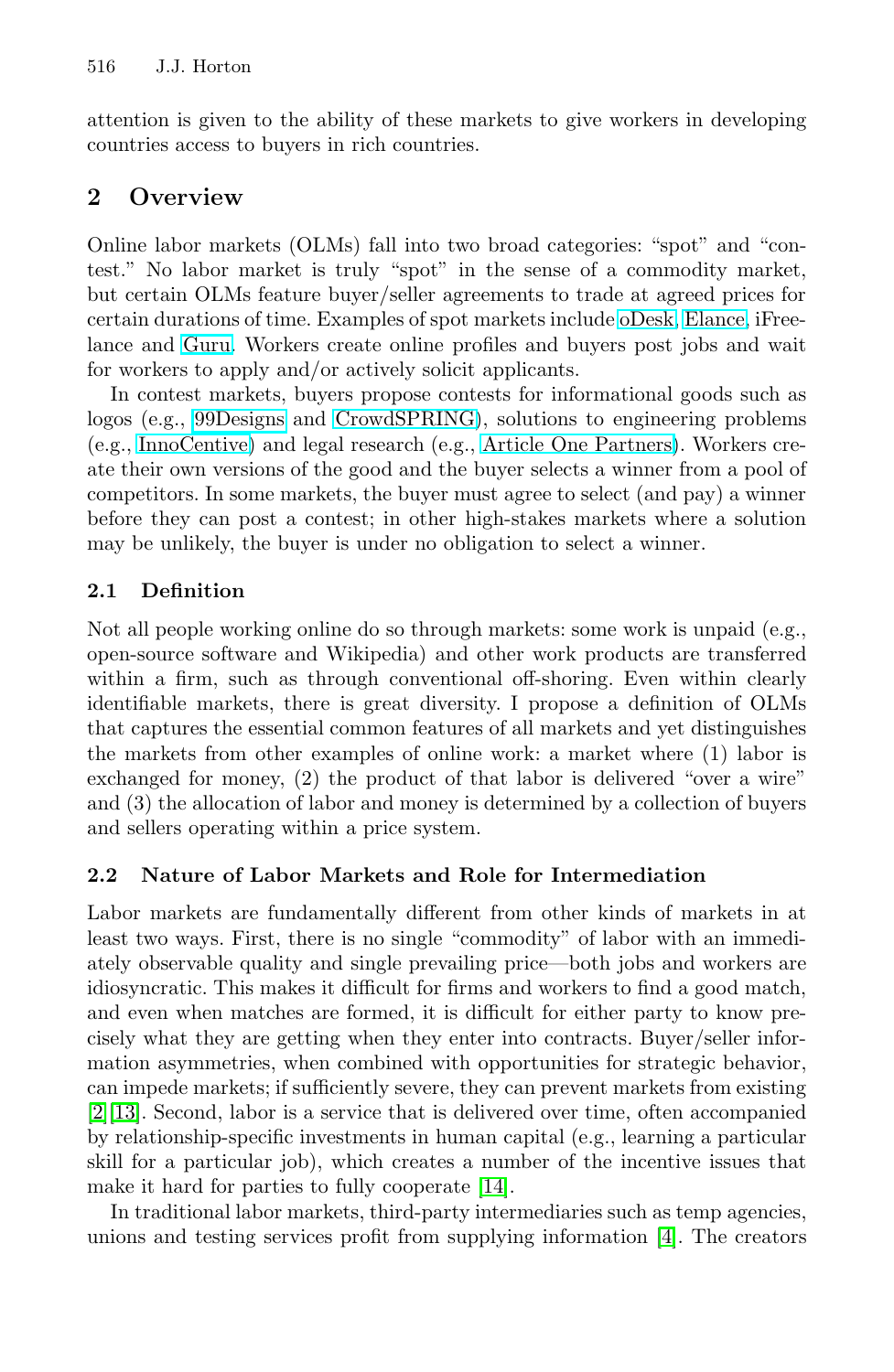of online labor markets do the same thing, though their scope is wider and more comprehensive. They also provide infrastructure like payment and recordkeeping systems, communications infrastructures and search technology functions typically provided by a government or by parties themselves.

#### **2.3 What the Market Creators Provide**

In order to increase the information on the demand side, OLMs often offer worker skills tests, manage reputation systems and provide worker data from prior within-OLM employment, such as hours worked and wages. Making buyer feedback public not only prevents adverse selection, but also serves to reduce moral hazard, as workers make decisions about effort "in the shadow" of the evalu[at](#page-2-0)ions that they will likely receive. To increase supply-side information, OLM creators verify buyers' abilities to pay and reports on their past behavior in the market. For example, oDesk guarantees that workers will be paid for hourly work, putting the impetus on the buyer to interrupt an unprofitable relationship.

The influence [o](#page-2-1)f the market creator is so pervasive that their role in the market is closer to that of a government: they determine the space of permissible actions within market, such as what contractual forms are allowed and who is allocated decision rights.<sup>1</sup> Presumably they design their "institutions" to maximize expected profits. For example, they design rules to reduce the probability of disputes (subject to the constraint imposed by reducing flexibility). If disputes do arise, the market creators are likely to be able to settle them quickly using clear rules or unambiguous assignments of decision rights, such as making buyers the arbiters of contract compliance.<sup>2</sup>

## **3 Price and Price Structure**

Market creators have at least three ways to earn revenue: they can charge membership fees, levy ad valorem charges on payments and charge buyers and sellers for using the market (e.g., for listing a job, taking a skills test or applying for a job).<sup>3</sup> These different structures are not mutually exclusive and many market creators use a hybrid structure.

<span id="page-2-1"></span><span id="page-2-0"></span>A market creator has to attract both buyers and sellers to a market and facilitate valuable interactions. There is a growing literature on "two-sided" markets [12] that tries to understand price structure in the presence of membership externalities. This research focuses on scenarios where the identity of the party that

<sup>&</sup>lt;sup>1</sup> Their software even serves a weights-and-measures function traditionally performed by governments by keeping universal time for logging worker hours.

<sup>&</sup>lt;sup>2</sup> Although there are obvious drawbacks to such an assignment of rights, it radically reduces the space for disputes. This is in fact the precise rule used by Amazon Mechanical Turk.

 $^3$  Typical usage fees appear to be modest and may serve as a kind of Pigouvian "tax," since some of the activities seem to be over-supplied in the markets. The costs of applying for jobs are so low that there is a good deal of application "spam."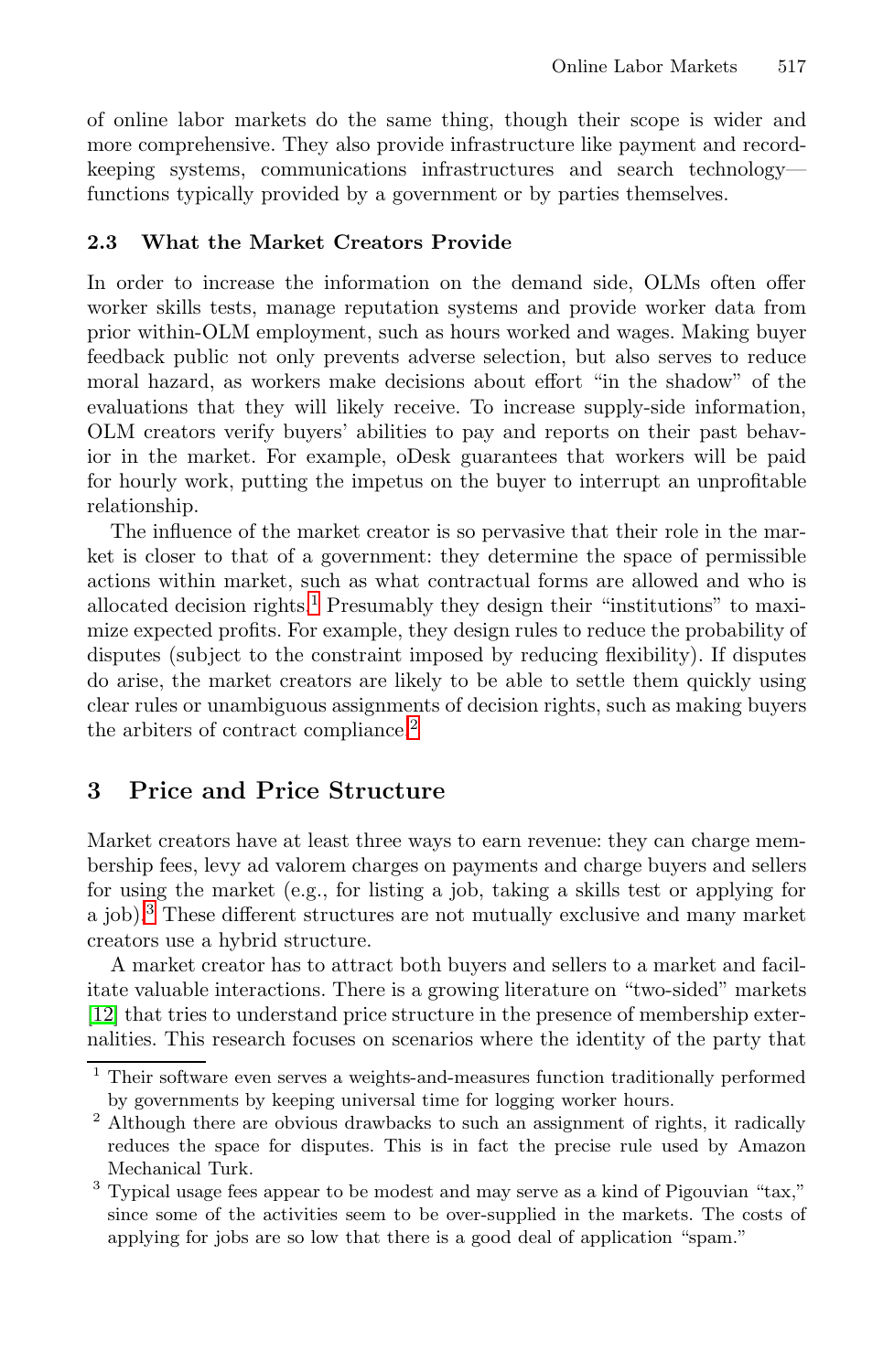#### 518 J.J. Horton

pays the fees (or receives subsidies) matters. In online labor markets, buyers and sellers independently arrive at prices after negotiation, strongly suggesting that the Coase theorem applies, which permits a conventional one-sided analysis.<sup>4</sup>

Suppose that potential buyer/seller pairs would get value  $v$  from completing a project and would pay a cost  $c$ , not including any fees, if the work were intermediated. The outside option is 0. The market creator's marginal intermediation costs are assumed to be zero. If an ad valorem charge  $\gamma$  is leveled, the project goes forward if  $v - (1 + \gamma)c > 0$ , whereas if a lump sump fee  $\tau$  is leveled,  $v - c - \tau > 0$ . With the lu[m](#page-7-7)p sum fee, the buyer/seller pair makes use of the market so long as the fee is less than the surplus:  $\tau < v-c$ . With the ad valorem charge, the pair makes use of the market so long as  $\gamma < 1 - \frac{c}{v}$ . In the lump sum case, absolute surplus matters, whereas in the ad valorem case, project efficiency matters.

Depending on the distributions of  $c$  and  $v$ , either price structure might be optimal or some hybrid might be best, but the ad valorem charge appears to have several practical advantages. First, it short-circuits the chicken-and-egg dynamics of any platform with a two-sided nature [5]. No OLM sprang forth fully formed with contingents of buyers and sellers. To be useful, the markets needed members; to attract members, they needed to be useful. An ad valorem charge avoids this problem. Second, setting an optimal lump sum charge requires knowledge of project surplus, and surplus could change dramatically as different kinds of work become more or less popular, or as firms shift more work onto the market. A firm can change membership fees, but this introduces menu costs. Finally, groups of buyers can bundle their projects under a single account and amortize their membership costs over many transactions, but this strategy offers no benefits when using usage fees. While membership fees can be important and are used in some markets, the rest of this analysis focuses on the ad valorem price structure.

#### **3.1 Setting the Optimal ad Valorem Price Level**

Perhaps because of the advantages enumerated above, ad valorem charges seem to be nearly universally applied, even in the contest markets. Assume that the buyers are purchasing efficiency units of labor from homogeneous workers and that there is a single market clearing price. The market clearing price is  $p$  and the quantity of units bought and sold is  $Q$ . Figure 1 depicts the problem in terms of intersecting supply and demand curves determining the market clearing price and quantity for a given  $\gamma$ . The market creator's revenue is indicated by the box with height  $p\gamma$  (the side runs from p to  $p(1 + \gamma)$ ) and width  $Q_0$ . As  $\gamma$  grows larger, the quantity is lowered, but the height of the rectangle increases. The nested revenue box shows that as supply and demand become more elastic  $(S<sup>'</sup>)$ and  $D'$ ), the same size  $\gamma$ , even if it leads to the same market clearing price, would lead to a decrease in the quantity (and hence revenue), which is now at  $Q'_0$ .

<sup>4</sup> For example, if buyers have to pay a membership fee, there will be fewer buyers. This lowers the demand and therefore the price of labor, transferring some of the cost of the membership fee to sellers.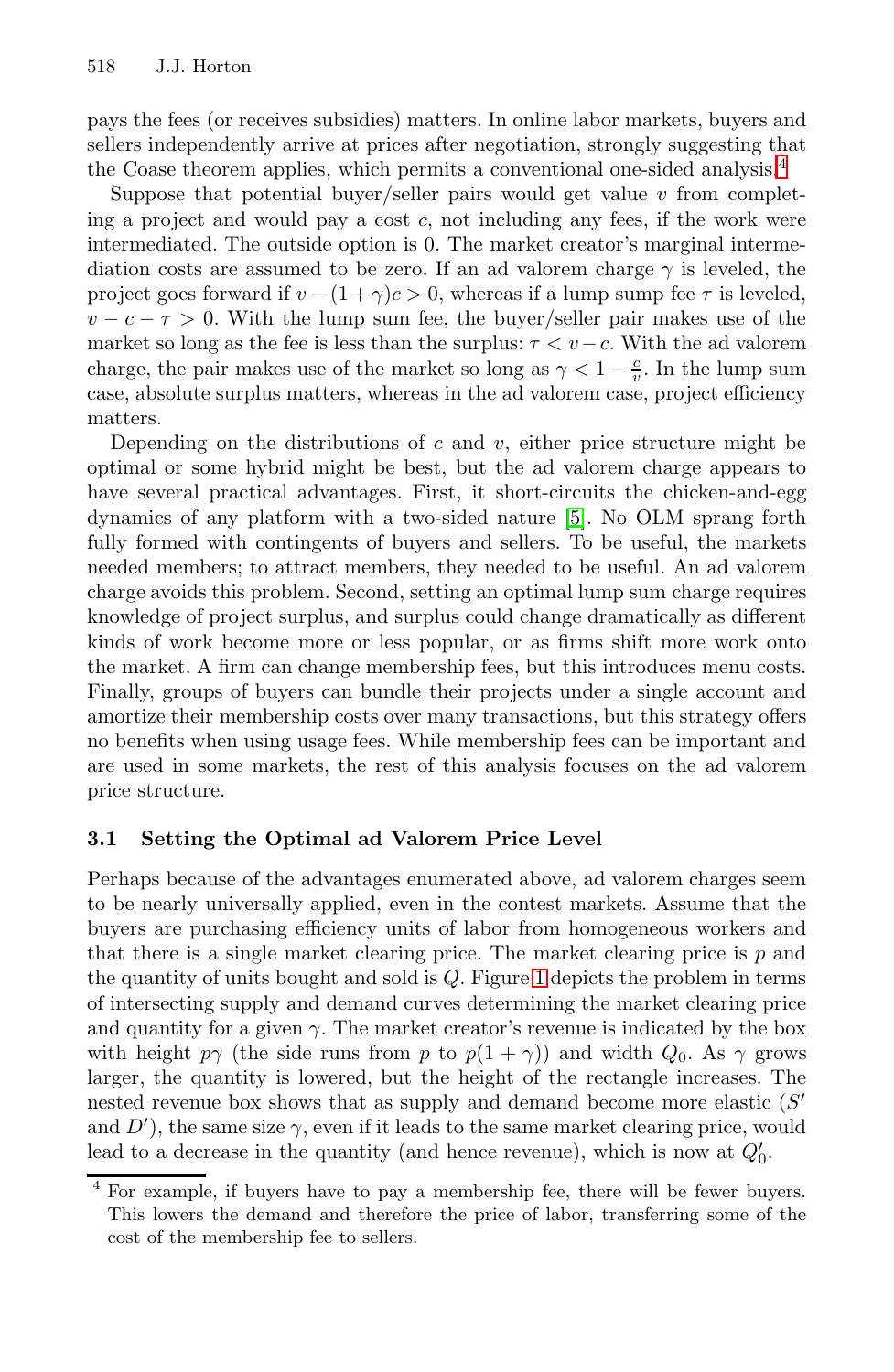

**Fig. 1.** Market creator profits and market clearing price

The market creator's profit maximization problem is:

$$
\max_{\gamma} p(\gamma)Q(\gamma)\gamma\tag{1}
$$

where  $\gamma$  is the ad valorem charge and  $p(\gamma)$  and  $Q(\gamma)$  are the resultant prices and quantities in the market. The profit-maximizing first-order condition is  $(p'Q + Q'p) + pQ = 0$ , which implies that profits are a maximum when  $\epsilon^p_{\gamma} + \epsilon^Q_{\gamma} =$ −1. The market creator increases the ad valorem charge until a small change in  $\gamma$ , say  $x\%$  is offset by a combined  $x\%$  decrease in some percentage combination of market price and quantity. Of course, the quantities  $\epsilon_{\gamma}^Q$  and  $\epsilon_{\gamma}^p$  are not known and are not parameters that usually receive attention in economics. However, if we make some assumptions about the functional form of the supply and demand curves, we can solve for  $\gamma^*$  as a function of the relevant elasticities. Assume that both the supply and demand curves have constant elasticity of substitution,  $s(p) = Q_s p^{\alpha}$  and  $d(p) = Q_d p^{\beta}$ [.](#page-4-0) In the absence of a market creator, assuming the market could function, the efficient price for labor would be  $p_e = e^{\frac{\log Q_d - \log Q_s}{\alpha - \beta}}$ . Under intermediation, for the market to clear,  $Q_s p_l^{\alpha} = Q_d (p_I (1 + \gamma))^{\beta}$ . We can solve for the intermediation market clearing price,  $p_I$ , and write it in terms of the efficient market price:  $p_I = p_e(\gamma + 1) \frac{\beta}{\alpha - \beta}$ . Because  $\gamma > 0$ ,  $\beta < 0$  (downward sloping demand curve) and  $\alpha > 0$  (upward sloping supply curve), in order for the market to still clear with the ad valorem charge, the price received by sellers must be lower than in the efficient market case.<sup>5</sup> The market creator's profits are:

$$
\pi = \left[ \underbrace{(Q_s p_e^{\alpha}) p_e}_{\text{efficient wage bill}} \right] \times \left[ \gamma \left( \gamma + 1 \right)^{\frac{\beta(\alpha+1)}{\alpha-\beta}} \right] \tag{2}
$$

<span id="page-4-0"></span><sup>5</sup> Note, however that this "distortion" from the efficient market price is not necessarily an inefficiency, as it is the actions of the market creator that make the market possible.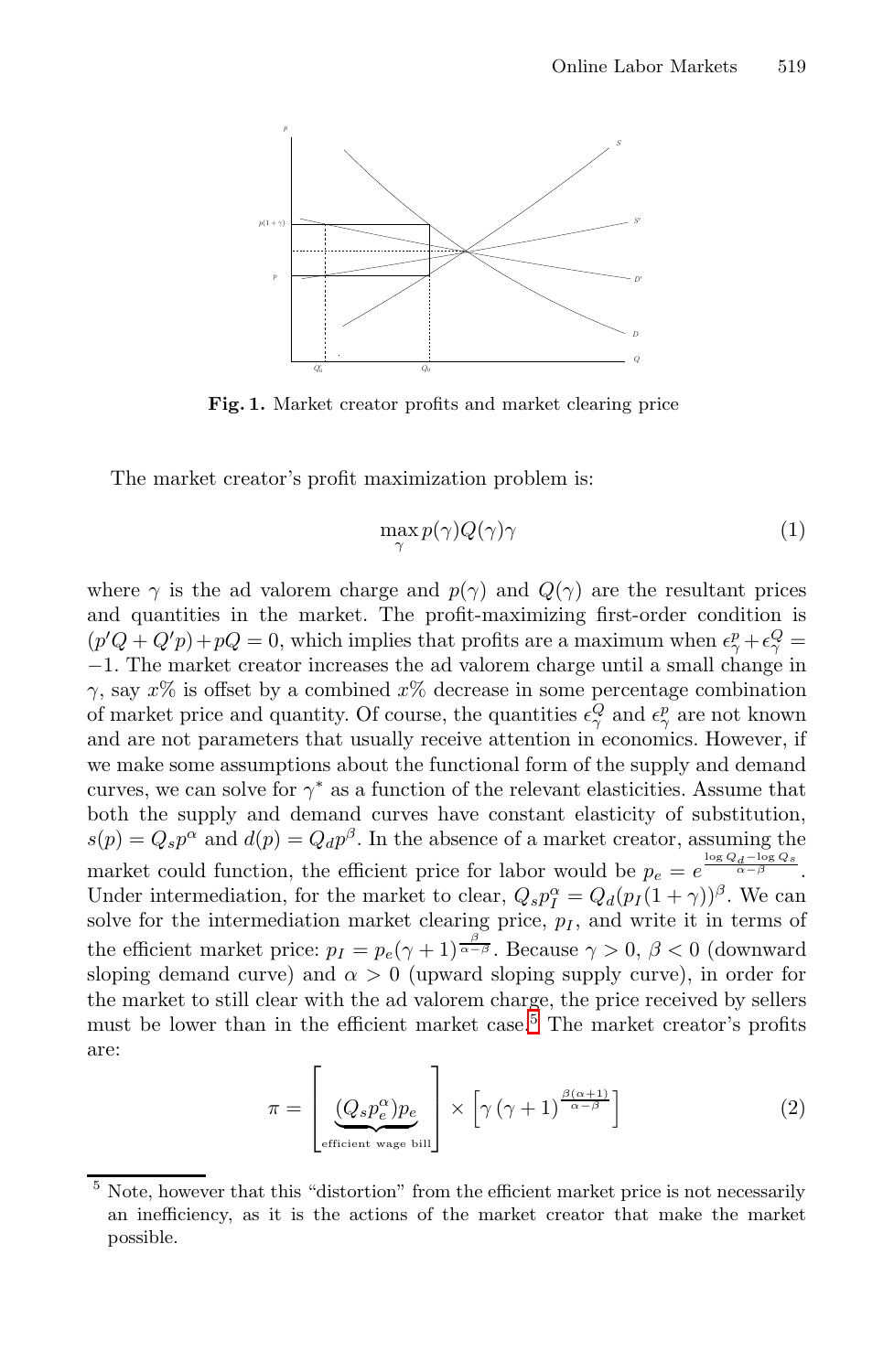520 [J.J](#page-5-0). Horton

Solving for the optimal charge, we have:

$$
\gamma^* = \frac{\beta - \alpha}{\alpha(\beta + 1)}\tag{3}
$$

If we assume that the supply and demand elasticities have the same magnitude, i.e.,  $\alpha = |\beta|$ , then in order to give the highest observed ad valorem charge of 25% employed by BitWine<sup>6</sup>,  $\alpha = |\beta| = 9$ ; in order to give the more standard  $\approx 10\%$  used by oDesk, Amazon Mechanical Turk and others,  $\alpha = |\beta| = 21$ . These are remarkably high elasticities. It is not clear whether constant elasticity of substitution is a reasonable assumption, but if it is, and assuming that the market creators know their business and are not radically undercharging, it seems likely that implied elasticities are large for the simple reason that workers and buyers have ready and close substitutes for their intermediated transactions: they can make use of other online labor markets or traditional labor markets, or they can take their chances and disintermediate.

## **4 Competition and Specialization**

It is well beyond the scope of this paper to try to model the market of intermediation markets, never mind make predictions about the likely market structure, product types, prices, etc. However, it is possible to discuss some of the key economic factors and sketch out areas for future research. The factors likely to affect ultimate market structure include whether there are economies or diseconomies of scale in providing intermediation services, barriers to entry and the potential for product differentiation.

## **5 Market Creator Strategy**

Even after picking a price structure and level, the market creator can still increase revenues by increasing the size of the wage bill. This can be done by increasing the extent of the market, such as by recruiting more buyers and sellers, increasing worker productivity or preventing buyers and sellers from working outside the market.

### **5.1 Recruitment that Affects Supply and Demand**

<span id="page-5-0"></span>Let the market creator's initial revenues be  $r_0 = p_0 Q_0$ . The market creator is considering changing supply and demand in the market via recruitment of more buyers and sellers, such as through advertising. After the change, the new revenue will be  $r_1 = p_1 Q_1$ . Define  $\Delta x$  as a percentage change in x. We can write  $r_1 = p_0 Q_0 (1 + \Delta p)(1 + \Delta Q)$ . It is worth making the change from  $r_0$  to  $r_1$  if

$$
\Delta Q + \Delta p + \Delta p \Delta Q > 0 \tag{4}
$$

<sup>6</sup> BitWine is a network of freelance advisers who charge clients per-minute rates for consultations. Advisers are self-styled experts in fields such as nutrition, travel, coaching, technology and psychic prediction.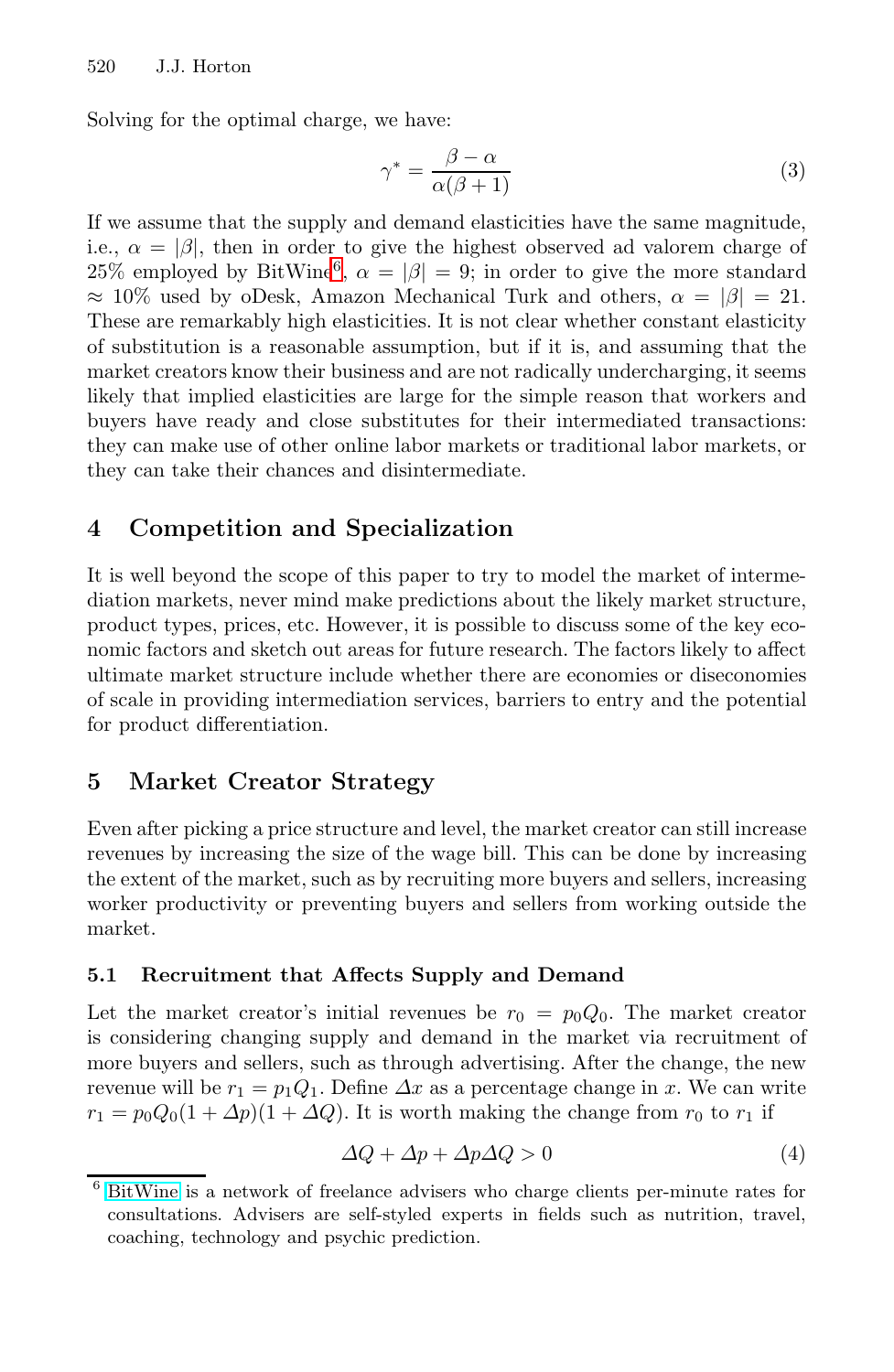We can see that increasing within-market demand unambiguously raises profits because as  $\Delta Q$  increases, so does  $\Delta p$ , as positive demand shocks raise both price and quantity. For supply increases, price and quantity will move in opposite directions. For small changes in supply or demand, two elasticity formulas must hold:  $\Delta Q = \Delta S + \epsilon^S \Delta p$  and  $\Delta Q = \Delta D + \epsilon^D \Delta p$ . Because we are considering only a supply increase,  $\Delta Q = \epsilon^D \Delta p$ , which allows us to re-write the profitmaximizing condition as  $\epsilon^D \Delta p + \Delta p + \Delta p \Delta Q > 0$ . Dividing through by  $\Delta p$ (which is negative) and reversing the sign, we have:  $\epsilon^D + \Delta Q < -1$ , and since  $({\epsilon}^D - {\epsilon}^S) \Delta p = \Delta S$ , the market creator finds it revenue-maximizing to increase supply so long as:

$$
\epsilon_D \left( 1 + \frac{\Delta S}{\epsilon^D - \epsilon^S} \right) < -1 \tag{5}
$$

If supply and demand are highly elastic,  $|\epsilon^D - \epsilon^S|$  is large, meaning that small positive changes in supply are likely to increase revenue.

## **[6](#page-7-8) Productivity and Welfare Implications**

Online work offers the cost-saving benefits of telecommuting, such as reduced congestion and increased flexibility, as well as some advantages unique to the way such markets appear to be structured. First, global labor markets permit greate[r s](#page-7-9)pecialization in human capital. Second, the rapid mixture of workers across and between firms might speed up innovation spillovers, creating a kind of pseudo geographic co-location, which has been shown to increase productivity in other contexts [8]. Third, OLMs allow firms to buy small amounts of labor as needed, lowering the barriers to entrepreneurship.

OLMs also permit a kind of virtual migration that offers many of the benefits of physical migration. Assuming that increased virtual labor mobility will generate effects similar to those of increased real labor mobility, the potential gains to welfare are enormous [6]. Further, these markets create incentives for people otherwise disconnected from the global labor market to invest in their human capital [11].

Given the central role that a country's institutions play in its economic development [1], it is remarkable how little these markets demand from the institutions of the worker's home country. Prospective workers need only to be able to get online and have some way of receiving remittances. Workers do not need functioning courts, developed finance sectors, work visas, information about commodity prices, local reputations or race, class or social backgrounds required for employment in local labor markets.

## **Acknowledgments**

Thanks to the NSF-IGERT Multidisciplinary Program in Inequality & Social Policy. Thanks to Robin Yerkes Horton, Richard Zeckhauser, Olga Rostopshova and Dana Chandler for helpful comments and suggestions.